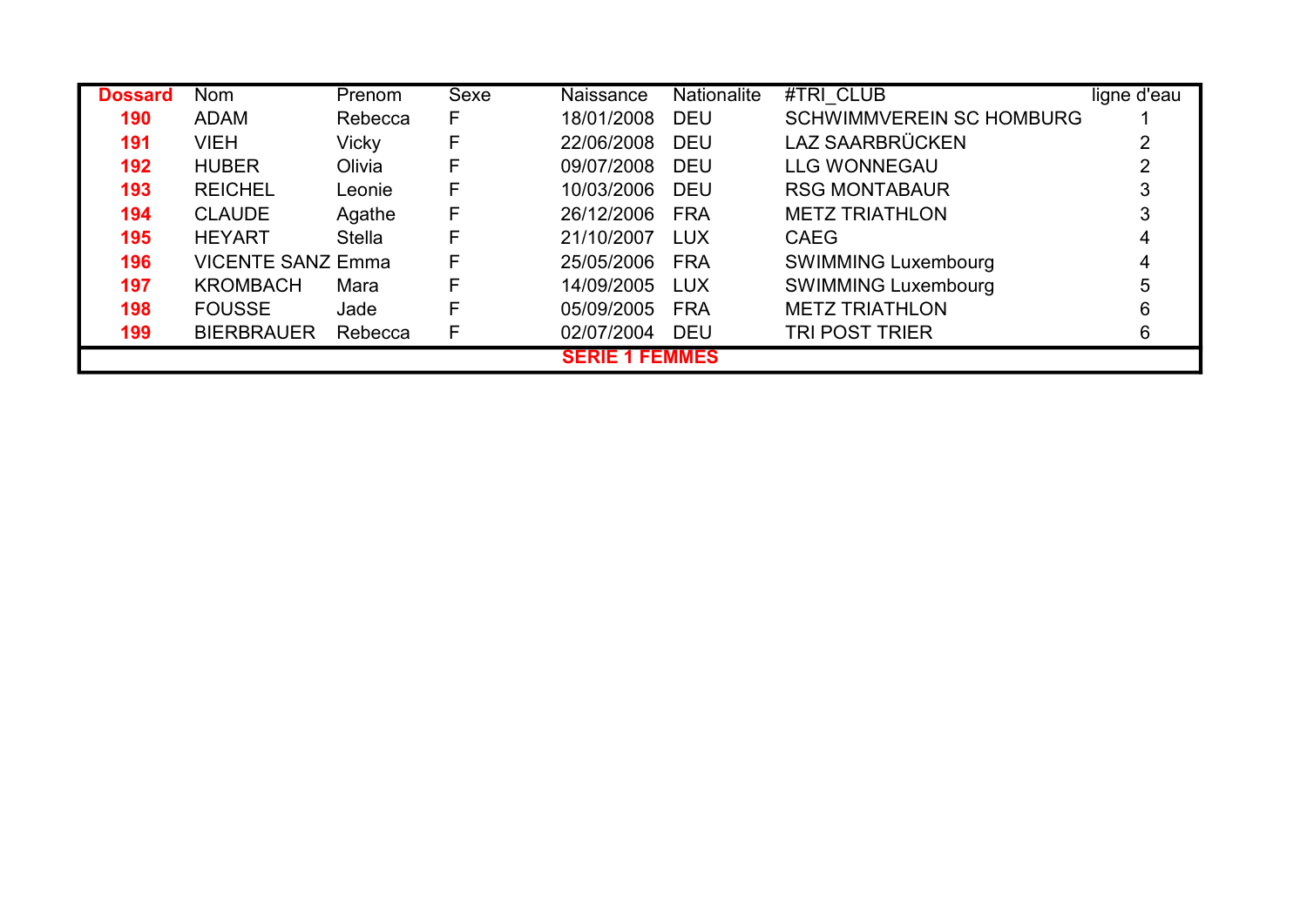| <b>Dossard</b>        | <b>Nom</b>                | Prenom  | <b>Sexe</b> | Naissance  | <b>Nationalite</b> | <b>#TRI CLUB</b>               | ligne d'eau |  |  |
|-----------------------|---------------------------|---------|-------------|------------|--------------------|--------------------------------|-------------|--|--|
| 200                   | <b>GERGEN</b>             | Loane   |             | 26/07/2006 | <b>FRA</b>         | <b>METZ TRIATHLON</b>          |             |  |  |
| 201                   | <b>SCHNEEHAGEN Marike</b> |         |             | 01/01/2003 | <b>DEU</b>         | <b>SSF BONN TRIATHLON</b>      |             |  |  |
| 202                   | <b>COLLARD</b>            | Fanny   |             | 10/10/2007 | <b>BEL</b>         | <b>TTB</b>                     |             |  |  |
| 203                   | <b>MEYER</b>              | Chantal |             | 25/10/2007 | <b>DEU</b>         | <b>TRIATHLON TUS AHRWEILER</b> |             |  |  |
| 204                   | <b>POSSBERG</b>           | Vanessa | F           | 26/10/2003 | <b>CHE</b>         | <b>3STAR CATS WALLISELLEN</b>  |             |  |  |
| 205                   | <b>TANGEL</b>             | Alexia  |             | 06/05/2008 | <b>DEU</b>         | <b>LAZ SAARBRÜCKEN</b>         |             |  |  |
| 206                   | <b>KROMBACH</b>           | Linda   |             | 31/07/2007 | <b>LUX</b>         | <b>SWIMMINGLUX</b>             |             |  |  |
| 207                   | <b>PIECH</b>              | Sarah   |             | 10/09/2006 | <b>LUX</b>         | <b>TRISPEED MAMER</b>          |             |  |  |
| 208                   | <b>HERMES</b>             | Sophie  |             | 04/10/2002 | <b>LUX</b>         | <b>CAE GREVENMACHER</b>        | 6           |  |  |
| <b>SERIE 2 FEMMES</b> |                           |         |             |            |                    |                                |             |  |  |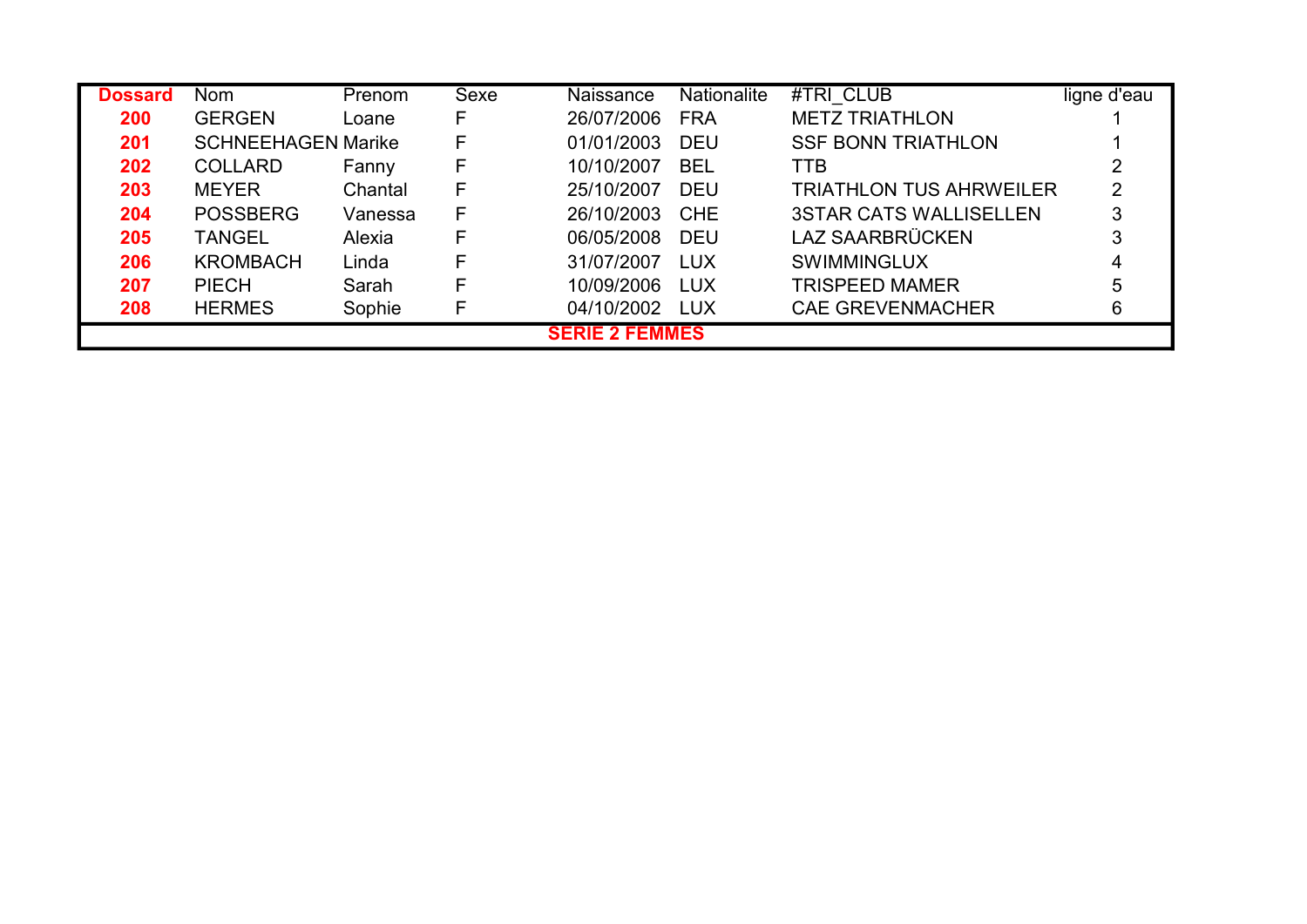| <b>Dossard</b>        | <b>Nom</b>         | Prenom    | Sexe | <b>Naissance</b> | <b>Nationalite</b> | #TRI CLUB                      | ligne d'eau |  |  |
|-----------------------|--------------------|-----------|------|------------------|--------------------|--------------------------------|-------------|--|--|
| 209                   | <b>KRUMBECK</b>    | Paula     | F    | 24/09/2008       | <b>DEU</b>         | <b>SUS STADTLOHN TRIATHLON</b> |             |  |  |
| 210                   | <b>PIERLOT</b>     | Amelie    | F    | 23/03/2007       | <b>BEL</b>         | <b>TRIGT</b>                   |             |  |  |
| 211                   | <b>JÜRGENS</b>     | Emily     | F    | 22/11/2006       | <b>DEU</b>         | <b>RSG MONTABAUR</b>           |             |  |  |
| 212                   | <b>BANDMANN</b>    | Lynn      |      | 30/01/2005       | <b>DEU</b>         | <b>TRIATHLON TUS AHRWEILER</b> |             |  |  |
| 213                   | <b>HEILIGER</b>    | Lilly     | F    | 01/05/2008       | <b>LUX</b>         |                                |             |  |  |
| 214                   | <b>GRASSET</b>     | Jeanne    | F    | 04/12/2007       | <b>FRA</b>         | <b>METZTRIATHLON</b>           |             |  |  |
| 215                   | <b>NOTHUM</b>      | Gwen      | F    | 17/10/2006       | <b>LUX</b>         | <b>TRISPEED MAMER</b>          |             |  |  |
| 216                   | <b>MOUSEL</b>      | Sarah     | F    | 21/03/2007       | <b>LUX</b>         | <b>TEAM X3M SNOOZE</b>         |             |  |  |
| 217                   | <b>BOUWMEISTER</b> | Annebelle | F    | 14/08/2008       | <b>NLD</b>         | HIRONDELLE SCHUTTRANGE         | 6           |  |  |
| <b>SERIE 3 FEMMES</b> |                    |           |      |                  |                    |                                |             |  |  |